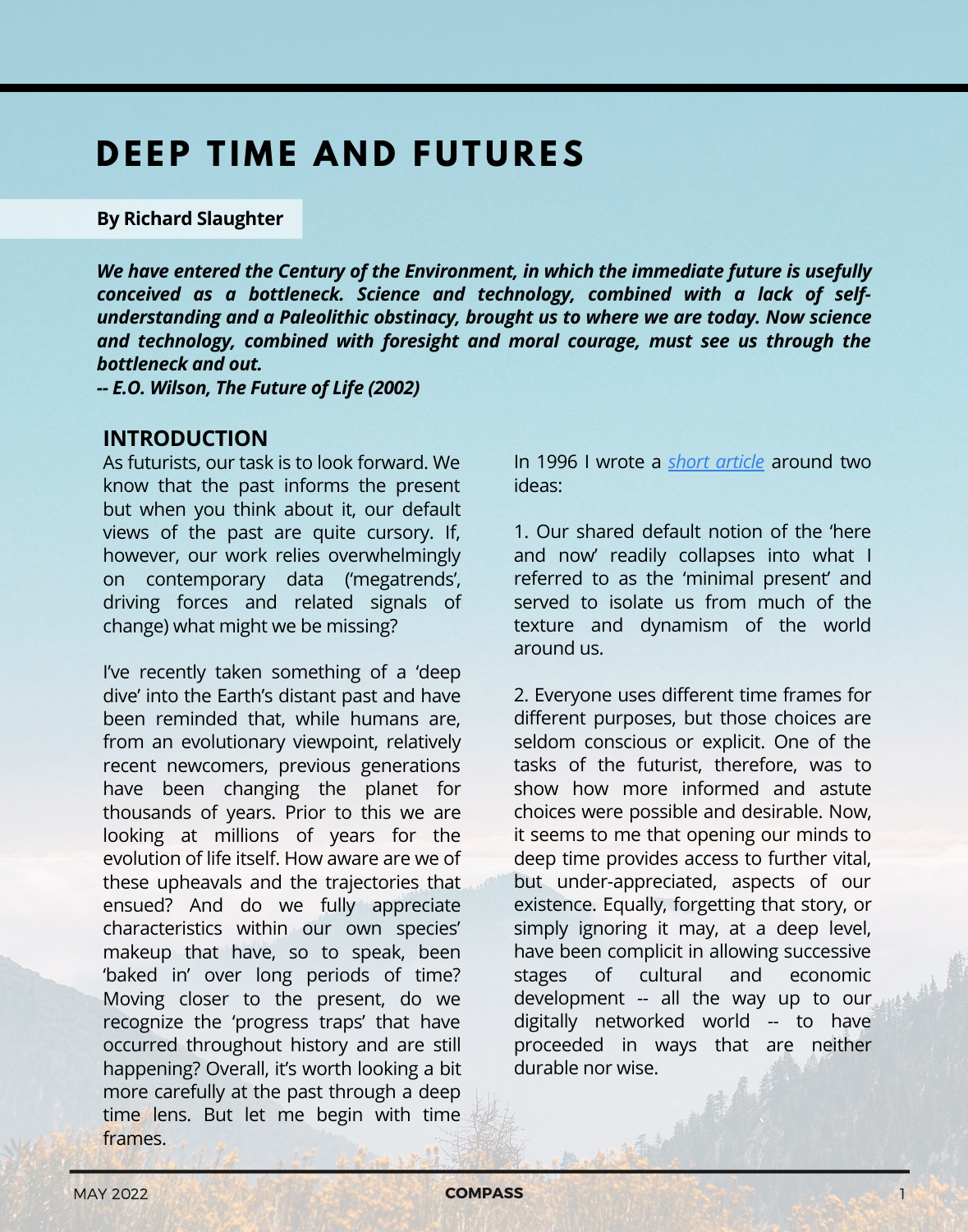## **LIFE ITSELF IS EXCEPTIONAL AND RARE**

Disciplined research into the origins of life on Earth is a long-term collaborative project that generates new knowledge even as it reveals many gaps and questions. There's still much to discover, but some things are clear in [in](https://www.newscientist.com/round-up/the-collection-life-on-earth/) *broad outline*[.](https://www.newscientist.com/round-up/the-collection-life-on-earth/) For [example,](https://www.newscientist.com/round-up/the-collection-life-on-earth/) half a billion turbulent years passed on this unquiet planet before the simplest building blocks of life emerged. A further two billion years went by before cyanobacteria gained the ability to photosynthesise, thereby creating the first molecules of oxygen. Multicellular organisms are thought to have taken a further billion years to emerge and multicellular life yet another billion. That's around four billion years, overall, before the present. The panorama of life within which we emerged is most clearly reflected in the fossil record over the last 500 - 600 million years. Hominid evolution occurred within a much shorter time frame but, even so, it's believed that while homo sapiens had been around for several millennia, its further development was inhibited by repeated ice age disruptions.

Then, some 12,000 years ago, the glaciation cycle ended, and what has been called the 'Eocene summer' began. More settled conditions allowed humans to begin the ascent to civilization as we know it. Farming became the norm in many places. Populations grew. Civilizations rose and fell. The outlines of our present world slowly began to appear. The onset of the Anthropocene now broadly agreed to have occurred during the mid-20th Century, has brought this period to an end. The global system is currently adapting to the multiple impacts created by humankind.

However, if there's anything to be learned from the immensities of deep time, the hidden complexities of evolution, it's perhaps simply that life in general should never be taken for granted but, rather, celebrated and respected.

It's worth recalling at this point that during recent years astronomers have also been hard at work actively exploring the sky. They've looked out beyond our home world to scan for evidence of other life. The SETI (Search for Extra-terrestrial Life) project attracted sufficient funds to become established as a global scientific project. Yet despite several decades of intensive work, no hint of extra-terrestrial life has been found. Improvements in technology and technique progressively revealed evidence of a growing number exo-planets (planets around other stars) but still no evidence of life. What these sources suggest quite clearly is that life is not only exceptionally valuable, but also very rare. Which should give us pause when we consider what is at stake as global dilemmas of our own making unfold before us. Given limited space I'll turn briefly to a few key areas require our attention. They include progress traps and cultural narratives or stories.

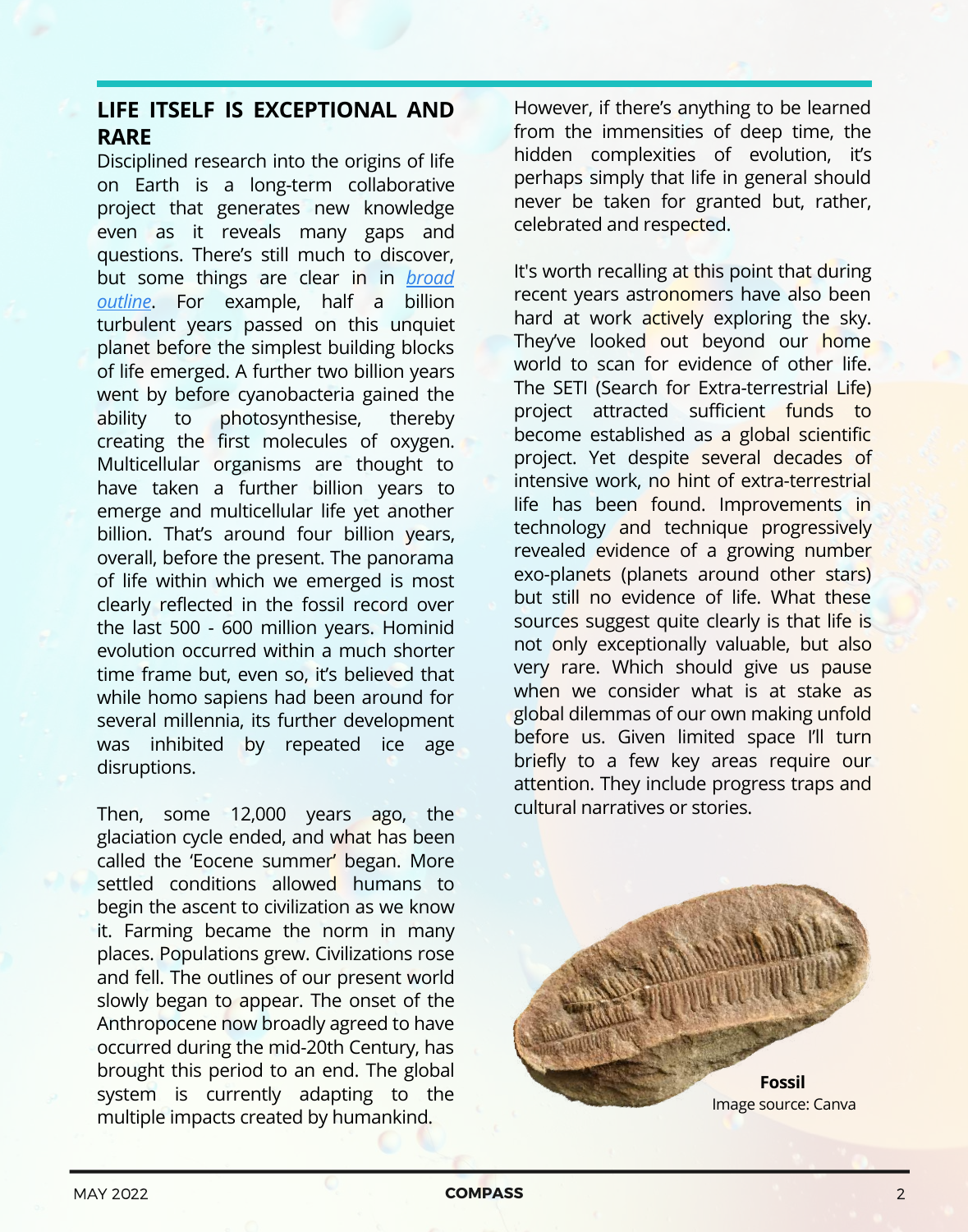## **PROGRESS TRAPS AND CIVILISATION**

A great deal of work has been performed by historians and others in various attempts to tell 'the human story' about the development of civilization. One of the most popular and widely read is Harari's book *[Sapiens](https://www.theguardian.com/books/2014/sep/21/sapiens-brief-history-mankind-review-yuval-noah-harari)* which provides a fair summary of the various steps and stages involved. For present purposes, however, a more useful and incisive account is provided by Lewis and Maslin in their book *The [Human](https://www.penguin.com.au/books/the-human-planet-9780241280881) Planet* which succinctly reviews states of the global system over several millennia. It also identifies key stages of development that led to what they call our 'Anthropocene conundrum' or interlocking set of global dilemmas. Of particular interest here is the authors' view of what they call 'progress traps' (Figure 1 on next page). These are events -- often viewed as 'progress' -- that become irreversible over time and, in so doing, impose continuing costs that tend to be forgotten. An early example is the 'domestication ratchet,' meaning that once farming became widespread, populations grew, and it was no longer possible to rely on hunting and gathering.

Extended views of human history necessarily draw upon a number of disciplines: from hard science to anthropology, from social studies to climate modeling. Futures enquiry necessarily draws on many such sources in its own search for understanding and knowledge. Integrating multiple views and perspectives is, in brief 'what we do' and it can reveal a great deal about the present – including hidden factors that are often overlooked. It was significant, for example, in this context that Lewis and Maslin chose to highlight the potentially critical role of the *Limits to [Growth](https://en.wikipedia.org/wiki/The_Limits_to_Growth)* (LtG) study from the



Image source: Amazon

early 1970s. It offered humanity the beginnings of a way out of the trap it was heading toward but, as we know, was undermined by powerful groups whose short-term interests prevailed. The implications have been reviewed many times and perhaps most convincingly by Karen Higgs in her well-researched 2015 book *[Collision](https://foresightinternational.com.au/?review=higgs-k-collision-course-endless-growth-on-a-finite-planet) Course*.

Perhaps we can sum all of this up in the following way: While the human journey has clearly been successful up to a point, this 'success' has come at an enormous cost to ourselves and to other life on the planet. We could think of this as the 'shadow story' of human progress. We know, for example, that we've collectively initiated a *sixth [extinction](https://en.wikipedia.org/wiki/The_Sixth_Extinction:_An_Unnatural_History)* while also driving the system toward further global tipping points. As is now painfully clear in Europe, despite 12,000 years of civilization-building we've neither resolved ancient inter-group conflicts nor formed a viable, stable relationship with our world. It's possible that we've gone too far too quickly. We are certainly too self-focused, poor at taking a longer, wider view and distinctly underachieving when it comes to reconciling our own species interests with those of the broader life world.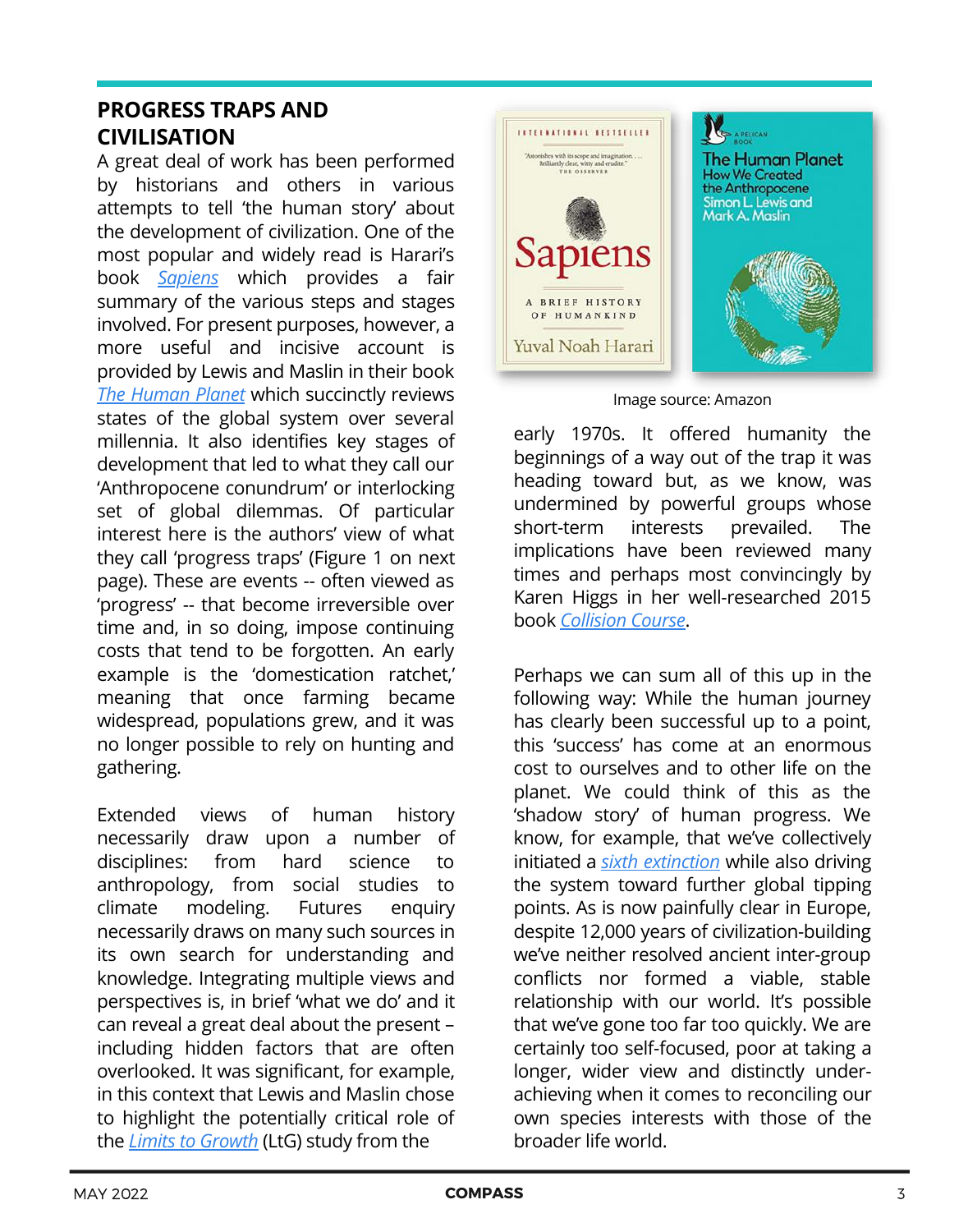#### **FIGURE 1. CUMULATIVE PROGRESS TRAPS FROM 100,000 BP\* TO PRESENT**

**Social Learning >** cumulative culture **>** hunting success **>** increased pressure on food sources **>** extinction of megafauna

**The Domestication Ratchet** ► population increase ► hunting and gathering gives way to farming ► larger populations dependent ► no going back

**Globalisation 1** > conquered nations decimated > new wealth flows back to old world ► Europe living beyond means ► colonialism embedded ► slavery and exploitation normalised

**Scientific Revolution** ► rapid increase in instrumental power ► nature as object ► decline of authority > rise of class and other conflicts > future now in human hands

**Industrial Revolution** ► new processes and products ► rapid growth but also new costs and problems > crowded cities > drain on resources > widespread pollution

**Fossil Fuels** > mass transportation > faster long-distance access > new materials > global impacts > climate change > global warming begins

**Globalisation 2** ▶ expansion of markets ▶ rise of corporate dominance ▶ efficiencies of scale > off-shoring of jobs > decline of working classes > growing inequality and polarisation within and between nation states > hyper-consumption normalised > global limits breached in at least four key areas (nitrogen and carbon cycles, biodiversity loss, ocean acidification)

**IT Revolution** ▶ US government funds early research ▶ Internet evolves rapidly from obscurity to ubiquity > Internet oligarchs thrive > extensive 'disruption' of businesses and professions  $\blacktriangleright$  new dangers include hacking, cyberwar, social extremism and fake news > rise of surveillance capitalism > China invents the modern Panopticon > technological dystopia arrives

**Global Overshoot** > Evidence accumulates of global dysfunctions > emergence of degrowth and conscious descent strategies > special interests support finance and manufacture of denialism  $\blacktriangleright$  acceptance of reality of global progress trap impeded  $\blacktriangleright$ savings of applied foresight overlooked > probability of sudden, uncontrolled adjustments within the global system increases dramatically >??

\* Estimated time Before Present.

Source: Lewis & Maslin (2018) The Human Planet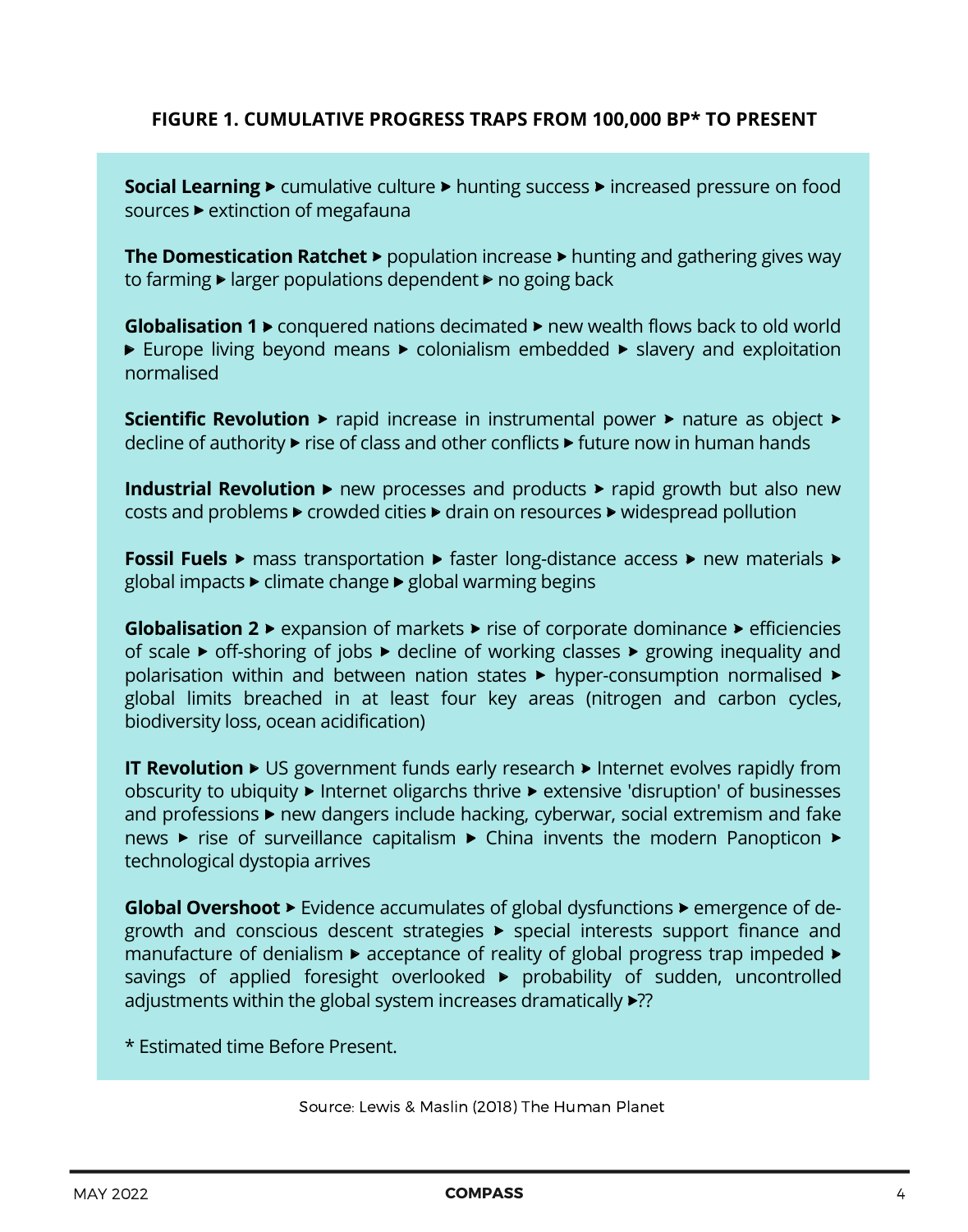## **REDUNDANT CULTURAL SOFTWARE**

One of the many things that becomes clear when we re-focus on the big picture of life over aeons is the unavoidable fact that all forms of life carry the products of deep time within them. The air we breathe is a product of life over billions of years. Looking deep inside our own bodies we find entities such as mitochondria, cellular power sources that, again, come to us from early life forms that date back many millions of years. Our DNA contains the chemical signatures of countless past hominid generations. In other words, *each of us is a walking, living, product of deep time without which we simply would not exist*. To know this, to bring it to full consciousness, is to realize that we are not special, not in charge and never were the 'lords and masters of nature.' We're here because vast and unknowable forces created this world and set in motion the hidden processes of life that painfully, over long aeons, created primitive forms of life from which our species eventually emerged.

Harari suggests that stories are among the most vital building blocks of all civilizations. Language, co-operation and belief in stories are central in his view. He's less clear about those that currently rely on assumptions about the mastery of nature, separateness and the continuing over dominance of instrumental reason. Moreover, we're finding it difficult to revise such assumptions in in ways that allow them to evolve with our changing reality. Thus, we have the odd situation of a high-tech civilization with access to truly awesome instrumental power running essentially on what looks like redundant cultural software. This generates *skewed [narratives](https://www.futurepod.org/podcast/ep-113)* and contradictions that crop up every day in our

private, professional and public lives. Which, again, helps to explain why we should not just extrapolate uncritically from the takenfor-granted present. It seems clear by now that conceptions of human and social life that are alienated from deep time, the long process of life and the dynamics of the global system are unlikely to prosper. During the last 500 years we interpreted the scientific revolution, and those that followed, as increasing our dominance and power while, at a cultural level, we let slip from our memory the undeniable fact that the costs of each have increased rapidly throughout this time. There's no doubt, however, that the ['](https://openresearch-repository.anu.edu.au/bitstream/1885/66463/8/01_Steffen_GREAT%20ACCELERATION_2015.pdf)*great [acceleration](https://openresearch-repository.anu.edu.au/bitstream/1885/66463/8/01_Steffen_GREAT%20ACCELERATION_2015.pdf)*' has huge consequences for all possible futures yet, strangely, it seems absent from the 'mental maps' of most people I know.

Civilizational blind spots and related category errors protect us from acknowledging that we failed to balance the rise of instrumental power with corresponding increases in our ability to act as caring stewards. Seen in this light, the Neoliberal ascendancy, the Trump presidency and now the war in Ukraine were and are expensive diversions that drain energy, structure and meaning from the very system that sustains us. Contradictory signs can be found just about everywhere, and futurists should strive to make sense of them. This is, of course, a collective effort so the [suggestions](https://foresightinternational.com.au/wp-content/uploads/2020/07/Slaughter-Farewell-Alt-Futs-2020-Final.pdf) I put forward in *Farewell alternative futures* need to be critiqued and extended by others. Another, fairly obvious, option is to consciously work though the three stages of foresight work: from pragmatic, to problem-solving, to civilizational perspectives.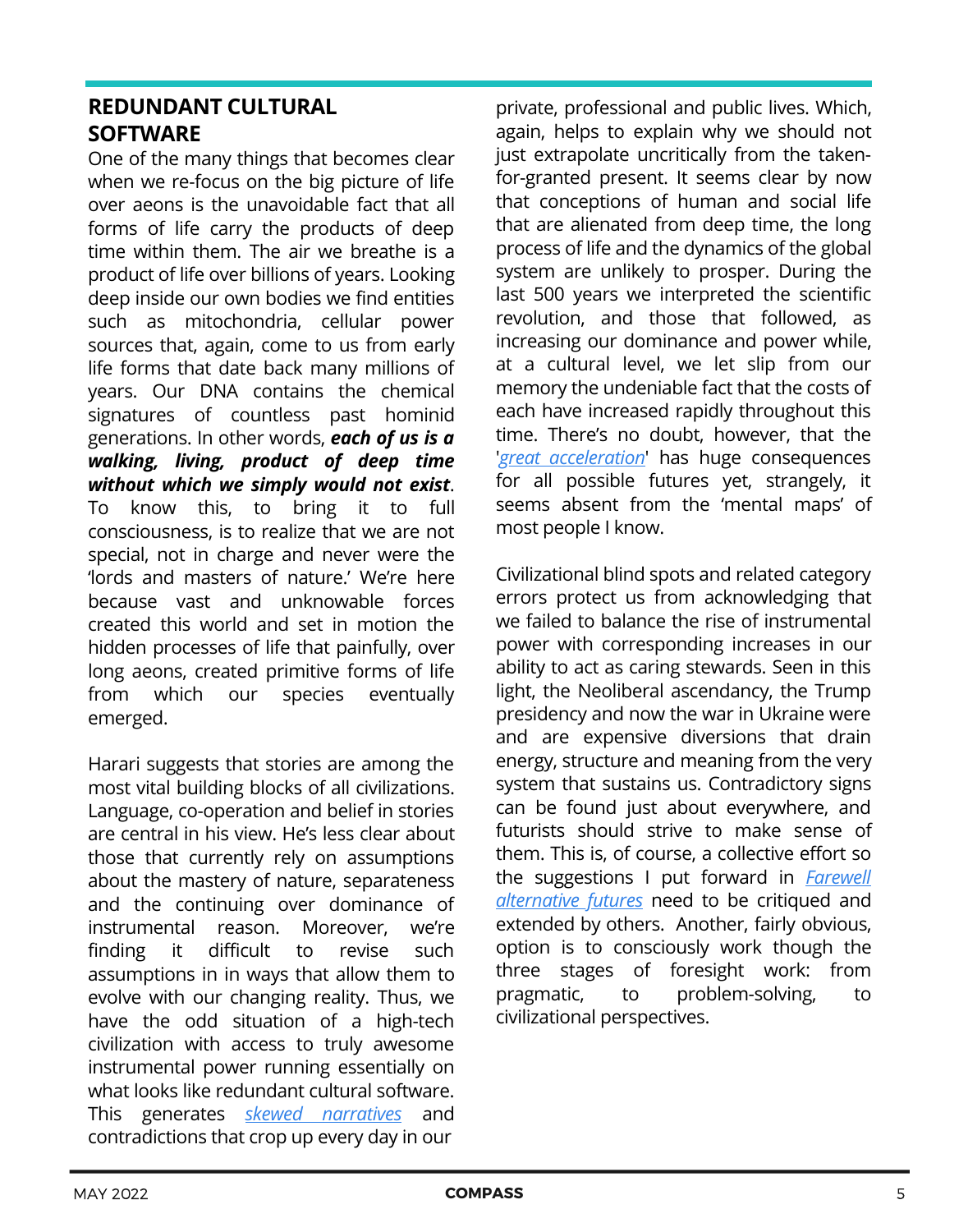## **AMBIGUOUS IT**

Over recent years I've followed the trajectory of the IT revolution partly to understand why the hopeful anticipations of the pioneers remain largely unfulfilled. As futurists well know, when there are danger signs ahead, we look for active responses. I soon realized that there are indeed many ways out of what looks a lot like a progress trap created by the all-toorapid spread of compromised and inferior IT systems. But only if we collectively reject the role of passive consumers and organize ourselves, along with civil society, to do things differently. This is a rich area of enquire and action, aspects of which are explored in a 2021 [anthology](https://www.mup.com.au/booxks/the-public-square-project-paperback-softback) *The Public Square Project* edited by Lewis and Guiao. In this context, question of values and worldviews are central. Just imagine how different Silicon Valley and the Internet would be if openness, awareness and humility had been among the core values.



Image source: Canva



Image source: Amazon **Book: The Psychology of Silicon Valley by Cathy Cook**

What actually happened is so very different. Entrepreneurial skill and technical innovation were driven by selfserving motives and values around power, profit and exploitation. When the internet oligarchs invaded unprotected human space, they did so long before anyone, including the U.S. government, really comprehended what was happening. Human and social wellbeing had no part in the game plan. Indeed, It took seven long years well after these events for Shoshana Zuboff to carry out the research and give us the full story in her magisterial work, [The](https://www.theguardian.com/books/2019/oct/04/shoshana-zuboff-surveillance-capitalism-assault-human-automomy-digital-privacy) *Age of [Surveillance](https://www.theguardian.com/books/2019/oct/04/shoshana-zuboff-surveillance-capitalism-assault-human-automomy-digital-privacy) Capitalism.* For those who simply don't have time to read the original, there are many *[reviews](https://foresightinternational.com.au/wp-content/uploads/2020/07/Slaughter_Confronting_High_Tech_Nightmare_JFS_24_4_2020.pdf)* that provide useful starting points. Similarly, Katy Cook's 2020 book on *The [Psychology](https://link.springer.com/book/10.1007/978-3-030-27364-4) of Silicon Valley* opens out a whole inner landscape that clearly showshow the industry failed to understand itself and opt for more constructive options. China's use of IT is even more extreme and concerning since it appears to be heading rapidly toward a full-on technological dystopia characterised b[y](https://www.lowyinstitute.org/publications/digital-authoritarianism-china-and-covid) what Khalil calls *Digital [Authoritarianism.](https://www.lowyinstitute.org/publications/digital-authoritarianism-china-and-covid)*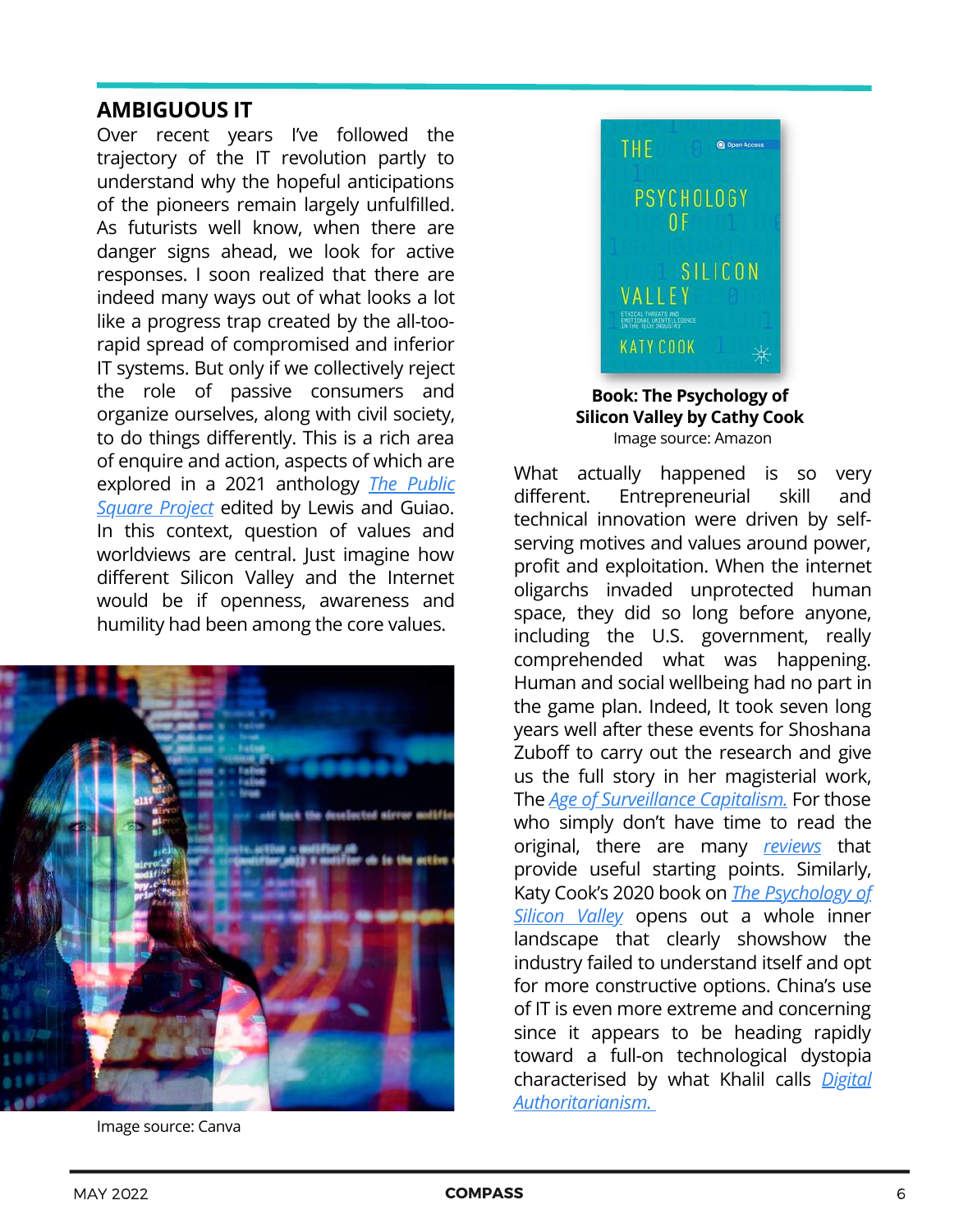### **WHAT DO GLACIERS REMEMBER?**

Glaciers are among the most reliable indicators of a warming world. But they may only have a few decades left. Which is a shame since some of them are as much as 20,000 years old. They are coded and compressed libraries packed with information about the past that can be intensively studied and understood. Together with other records such as tree rings, ocean sediments and changing landscapes, they provide a rich source of understanding of previous climate variability, weather systems and even historical events. All of which informs the efforts of climate scientists and others who seek to understand present-day climate shifts and weather systems. *An [article](https://scitechdaily.com/66-million-years-of-earths-climate-history-uncovered-puts-current-changes-in-context/)* published by the University of California explains how such research has uncovered some 66 million years of Earth's climate history. It clearly demonstrates, for example, how CO2 levels and global temperatures remain tightly linked over millennia. Now a combination of melting polar ice sheets and warming permafrost in northern latitudes are highlighting an unfamiliar, or disowned, aspect of the 'sixth extinction.' This time we are front and center. The most recent IPCC data suggests that as these tipping points are crossed greenhouse gas (CO2 and methane) levels will accelerate well beyond any hope of human moderation. As has occurred so often before back in deep time, the global system is slowly and irrevocably shifting away from a settled period that we call the 'Eocene summer' toward a temperature regime not seen on Earth or many millions of years.

The point is straightforward. In our systemically threatened world, futurists cannot be neutral. At a surface level we know that to say anything of value about the future we need to look back and ask questions such as: 'how did we get here', 'what are the main drivers' and 'what are we missing?' It seems to me, however, that as a profession, we've largely overlooked Earth history and the panorama of deep time. With notable exceptions, we've tended to jump on the latest trend, technology, consulting opportunity and the like with insufficient awareness of underlying issues. In this respect opening to deep time can help us to see things with fresh eyes, to look beneath the surface and to tease out new sources of understanding and insight. Used sparingly and well it can help us find our cultural bearings, to know where and when we are, and make better decisions about how to apply our limited time and effort.



Image source: Canva

MAY 2022 **COMPASS** 7